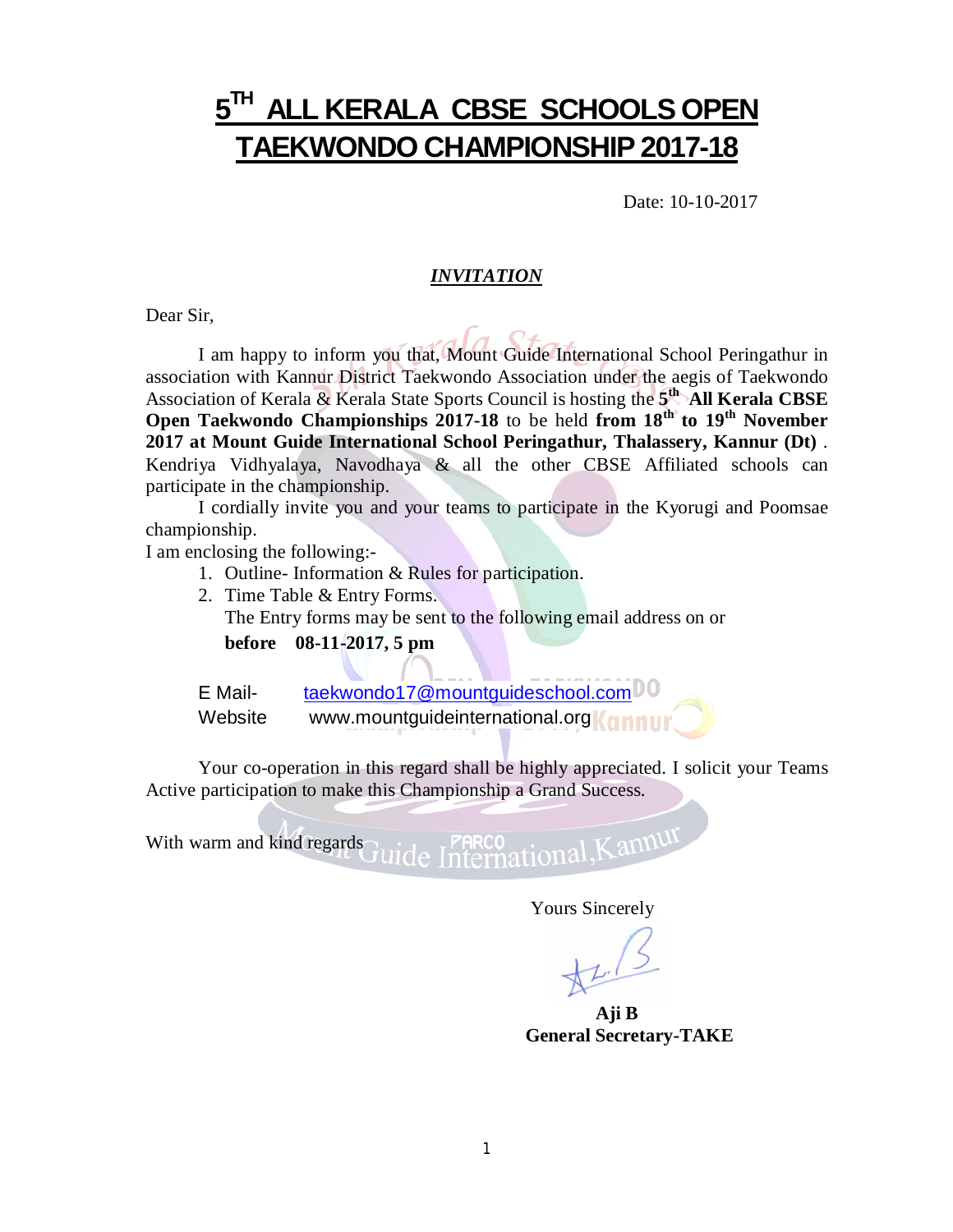**18 th to 19 th November 2017**

**Venue: Mount Guide International School Peringathur, Thalassery, Kannur (Dt)**

## **Out line – Rules & Regulations**

| 1. Date & Place  | $18^{\rm h}$ & $19^{\rm th}$ Novemebr 2017                                                                        |
|------------------|-------------------------------------------------------------------------------------------------------------------|
|                  | <b>Mount Guide International School Peringathur,</b>                                                              |
|                  | <b>Thalassery, Kannur</b>                                                                                         |
| 2. Promoter      | <b>Taekwondo Association of Kerala (TAKE)</b><br>:                                                                |
|                  | Mounted Police Road, Thycaud P.O, TVPM-14 Mob. 9995604020                                                         |
| 3. Organizer     | Kannur District Taekwondo Association &<br>:                                                                      |
|                  | <b>Mount Guide International School Peringathur, Kannur</b><br>Contact No. School Office - 0490 2397377, 2397477  |
|                  | <b>Organizing Secretary- 9744600102, 8086388806</b>                                                               |
| 4. Qualification | Age Below 10 years<br><b>TAEKWONDO</b>                                                                            |
|                  | Age below 10 years based on the year 2017 is eligible $-$<br>Born on or after 01.01.2007.                         |
|                  | Age 10 to 14 Years                                                                                                |
|                  | Age between 10 $&$ 14 years old based on the year 2017 are eligible –<br>Born between 01-01-2003 and 31-12-2006.  |
|                  | Age 14 to 18 Years                                                                                                |
|                  | Aged between 14 & 18 years old based on the year 2017 are eligible $-$<br>Born between 01-01-1999 and 31-12-2002. |
|                  |                                                                                                                   |

**The Entry forms with signature and seal of the respective School authorities should be enclosed compulsorily for all participants. Copy of the last grading certificate.**

**Minimum Yellow belt holder is eligible to participate in the Championship**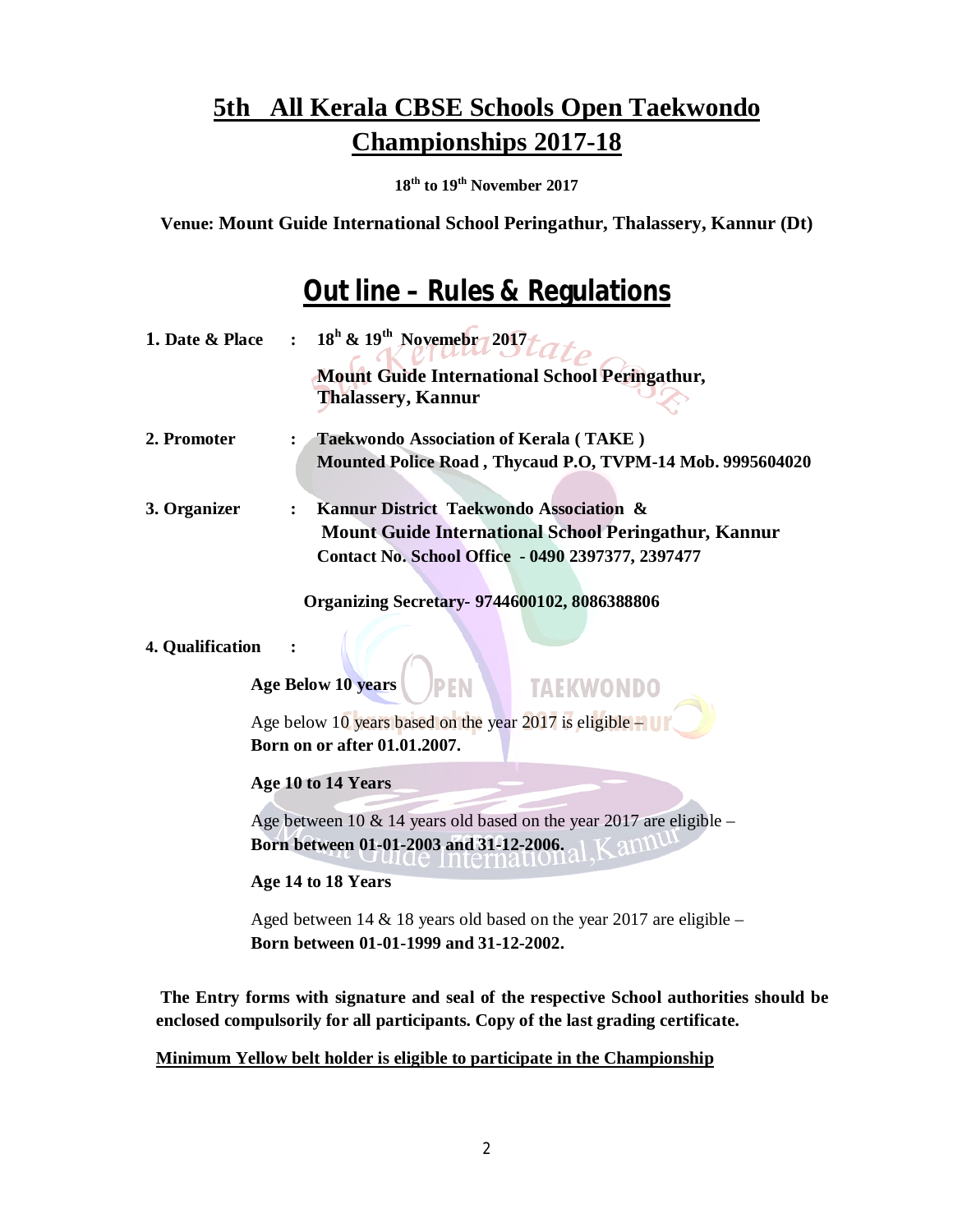**5. Competition Rules :** World Taekwondo Federation New Kyorugi & Poomsae Competition Rules, Single Elimination Tournament system.

**6. Entry Fee : Rs. 700/-** for each participant, Breakfast, Lunch and Dinner as well as Accommodation will be provided from 18<sup>th</sup> November Morning to 19<sup>th</sup> Evening. The Entry forms may be sending to the following email address on or before 08-11-2017.

## **[taekwondo17@mountguideschool.com](mailto:taekwondo17@mountguideschool.com)**

### **Entry Fee Poomsae Championship**

Individuals Division : Rs. 700/- per Player. Pairs Division : Rs. 800/- per Pair. Team Division **1999** Rs. 1000/- per Group.

Entry fee should be remitted in the account **Mount Guide International School Peringathur** and the original payment slip should be produced at the time of registration.

### **Bank details**

**Mount Guide International School Peringathur**

**State Bank of India Peringathur**

**Account Number :67066968831**

**IFS Code : SBIN0070367**

**Conditions for participation:**

- **a. Food will be provided from 18 th morning to 19 th Evening November 2017 (Breakfast, Lunch & Dinner) will be provided only to team members. Extra members, if any, will be arranged on subsidized rates.**
- **b. Accommodation will be provided only to team members.**
- **c. Drawing of Lots and preparation of fixture will done on the previous day of the Championship.**
- **d. Weigh-In will be done at the designated time and venue. Absentees will be disqualified. Attested Copy of the Belt Grading Certificate should be produced at the time of weigh-in.**
- **e. Poomsae Championship will be conducted in Individual (Male and Female), Pair (Mixed) and Team ( Either Male and Female or mixed) Divisions in colour belt and black belt Catagories.**
- **f. Only medals are calculated for awarding points in the Championship.**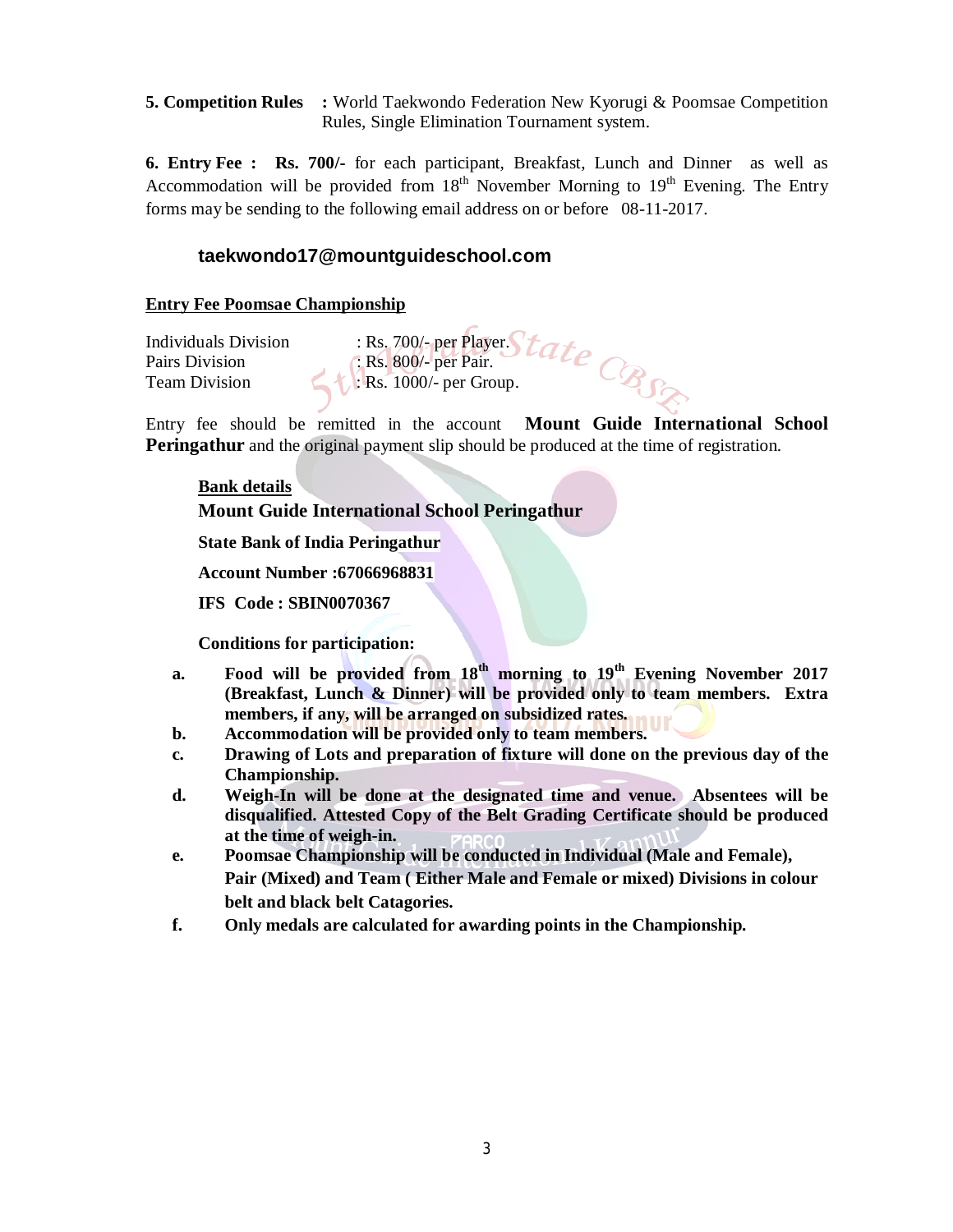|                    | WEIGHT CATEGORY : UNDER 10 YEARS SUB JUNIOR DIVISION |                            |                                                 |
|--------------------|------------------------------------------------------|----------------------------|-------------------------------------------------|
| <b>WT</b>          |                                                      | <b>WT</b>                  | <b>SUB-JUNIOR</b>                               |
| <b>CATEGORY</b>    | <b>SUB-JUNIOR BOYS</b>                               | <b>CATEGORY</b>            | <b>GIRLS</b>                                    |
| Under 18 Kg        | Not Exceeding 18 Kg                                  | Under 16 Kg                | Not Exceeding 16 Kg                             |
| Under 21 Kg        | Over 18 Kg & Not<br><b>Exceeding 21 Kg</b>           | Under 18 Kg                | Over 16 Kg & Not<br><b>Exceeding 18 Kg</b>      |
| Under 23 Kg        | $21Kg \&$<br>Not  <br>Over<br><b>Exceeding 23 Kg</b> | Under 20 Kg<br>orala Stato | Over $18$ Kg $\&$ Not<br><b>Exceeding 22 Kg</b> |
| Under 25 Kg        | Over 23 Kg & Not<br><b>Exceeding 25 Kg</b>           | Under 22 Kg                | Over 20 Kg & Not<br><b>Exceeding 22 Kg</b>      |
| Under 27 Kg        | Over $25$ Kg $\&$ Not<br><b>Exceeding 27 Kg</b>      | Under 24 Kg                | Over 22 Kg & Not<br><b>Exceeding 24 Kg</b>      |
| Under 29 Kg        | Over 27 Kg & Not<br><b>Exceeding 29 Kg</b>           | <b>Under 26 Kg</b>         | Over 24 Kg & Not<br><b>Exceeding 26 Kg</b>      |
| Under 32 Kg        | Over 29 Kg & Not<br><b>Exceeding 30Kg</b>            | <b>Under 29 Kg</b>         | Over 26 Kg & Not<br><b>Exceeding 29 Kg</b>      |
| Under 35 Kg        | Over 30 Kg & Not<br><b>Exceeding 35 Kg</b>           | <b>Under 32 Kg</b>         | Over 29 Kg & Not<br><b>Exceeding 32 Kg</b>      |
| Under 38 Kg        | Over $35$ Kg & Not<br><b>Exceeding 38 Kg</b>         | Under 35 Kg<br>2017, Kai   | Over 32 Kg & Not<br><b>Exceeding 35 Kg</b>      |
| <b>Under 41 Kg</b> | Over 38 Kg & Not<br><b>Exceeding 41 Kg</b>           | <b>Under 38 Kg</b>         | Over 35 Kg & Not<br><b>Exceeding 38 Kg</b>      |
| Under 44 $Kg$      | Over 41 Kg & Not<br><b>Exceeding 44 Kg</b>           | <b>Under 41 Kg</b>         | Over 38 Kg & Not<br><b>Exceeding 41 Kg</b>      |
| Under 48 Kg        | Over 44 Kg & Not<br><b>Exceeding 48 Kg</b>           | <b>Under 44 Kg</b>         | Over 41 Kg & Not<br><b>Exceeding 44 Kg</b>      |
| Over 48 Kg         | Over 48Kg                                            | Over 44                    | Over 44 Kg                                      |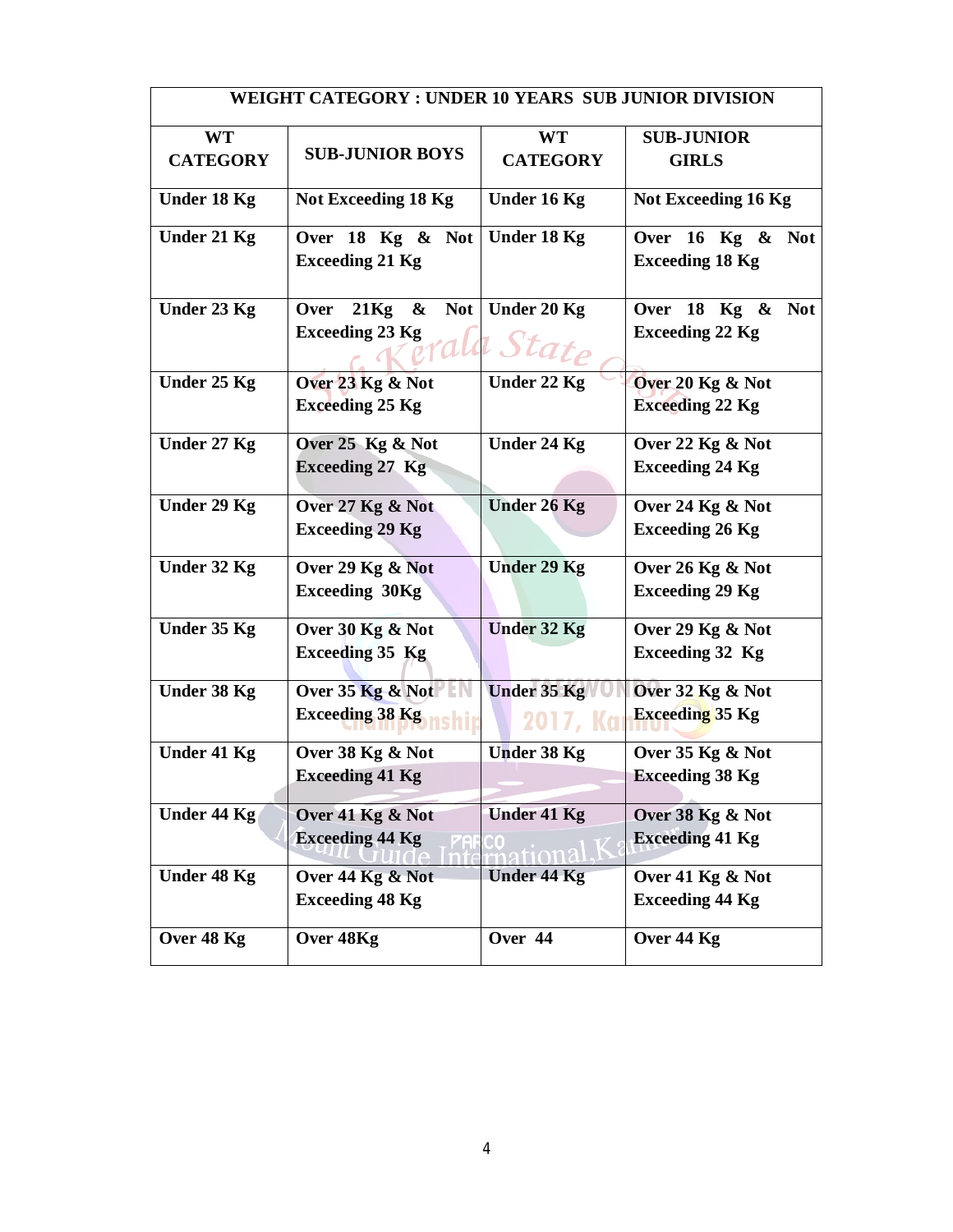|                    | <b>WEIGHT CATEGORY: 10-14 YEARS JUNIOR DIVISION</b> |                    |                        |
|--------------------|-----------------------------------------------------|--------------------|------------------------|
| <b>WT</b>          | <b>JUNIOR BOYS</b>                                  | <b>WT</b>          | <b>JUNIOR GIRLS</b>    |
| <b>CATEGORY</b>    |                                                     |                    |                        |
|                    |                                                     | <b>CATEGORY</b>    |                        |
| <b>Under 21 Kg</b> | <b>Not Exceeding 21 Kg</b>                          | <b>Under 20 Kg</b> | Not Exceeding 20 Kg    |
| Under 24 Kg        | Over 21 Kg & Not                                    | Under 23 Kg        | Over 20 Kg & Not       |
|                    | Exceeding 24 Kg                                     | $Stat_{P}$         | <b>Exceeding 23 Kg</b> |
| Under 27 Kg        | Over $24Kg \& Not$                                  | Under 26 Kg        | Over $23$ Kg & Not     |
|                    | <b>Exceeding 27 Kg</b>                              |                    | <b>Exceeding 26 Kg</b> |
| Under 30 Kg        | Over 27 Kg & Not                                    | Under 29 Kg        | Over 26 Kg & Not       |
|                    | <b>Exceeding 30 Kg</b>                              |                    | <b>Exceeding 29 Kg</b> |
| Under 33 Kg        | Over 30 Kg & Not                                    | Under 32 Kg        | Over 29 Kg & Not       |
|                    | <b>Exceeding 33 Kg</b>                              |                    | <b>Exceeding 32 Kg</b> |
| Under 36 Kg        | Over 33 Kg & Not                                    | <b>Under 35 Kg</b> | Over 32 Kg & Not       |
|                    | <b>Exceeding 36 Kg</b>                              |                    | <b>Exceeding 35 Kg</b> |
| Under 39 Kg        | Over 36 Kg & Not                                    | <b>Under 38 Kg</b> | Over 35 Kg & Not       |
|                    | <b>Exceeding 39Kg</b>                               |                    | <b>Exceeding 38 Kg</b> |
| Under 42 Kg        | Over 39 Kg & Not                                    | <b>Under 41 Kg</b> | Over 38 Kg & Not       |
|                    | <b>Exceeding 42 Kg</b>                              | 2017,1             | <b>Exceeding 41 Kg</b> |
| Under 45 Kg        | Over 42 Kg & Not                                    | <b>Under 44 Kg</b> | Over 41 Kg & Not       |
|                    | <b>Exceeding 45 Kg</b>                              |                    | <b>Exceeding 44 Kg</b> |
| <b>Under 48 Kg</b> | Over 45 Kg & Not                                    | Under 47 Kg        | Over 44 Kg & Not       |
|                    | <b>Exceeding 48 Kg</b>                              |                    | <b>Exceeding 47Kg</b>  |
| <b>Under 51 Kg</b> | Over 48Kg & Not                                     | Under 50 Kg        | Over 47 Kg & Not       |
|                    | <b>Exceeding 51 Kg</b>                              |                    | <b>Exceeding 50 Kg</b> |
| Under 55 Kg        | Over 51 Kg & Not                                    | Under 53 Kg        | Over 50 $Kg \& Not$    |
|                    | <b>Exceeding 55 Kg</b>                              |                    | <b>Exceeding 54 Kg</b> |
| Over 55 Kg         | Over 55 Kg                                          | Over 53 Kg         | Over 53 Kg.            |
|                    |                                                     |                    |                        |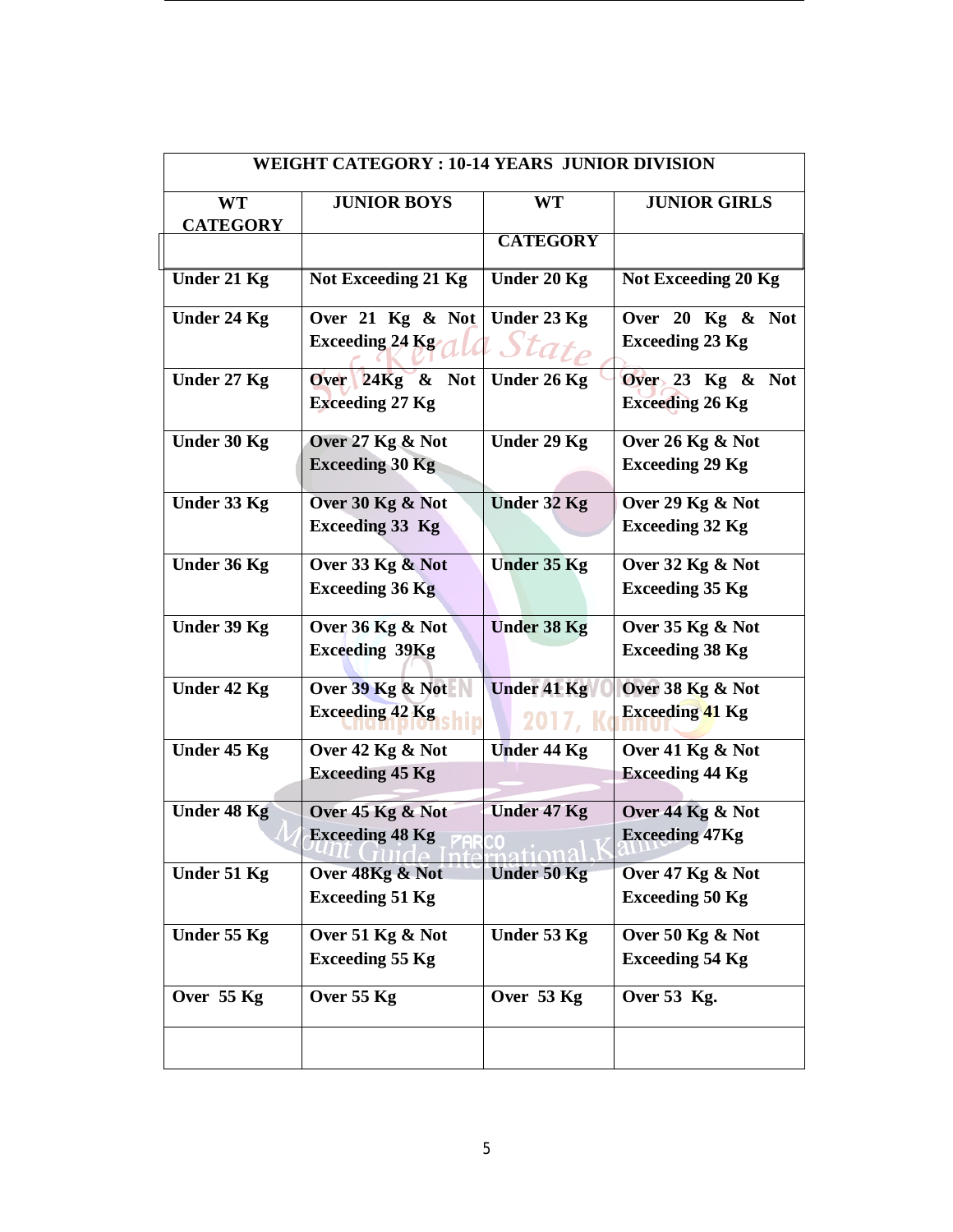|                    | WEIGHT CATEGORY: UNDER 19 YEARS SENIOR DIVISION                 |                    |                                                      |
|--------------------|-----------------------------------------------------------------|--------------------|------------------------------------------------------|
| <b>WT</b>          | <b>SENIOR BOYS</b>                                              | <b>WT</b>          | <b>SENIOR GIRLS</b>                                  |
| <b>CATEGORY</b>    |                                                                 |                    |                                                      |
|                    |                                                                 | <b>CATEGORY</b>    |                                                      |
| Under 33 Kg        | Not Exceeding 33 Kg                                             | Under 33 Kg        | Not Exceeding 30 Kg                                  |
| Under 35 Kg        | Over 33 Kg Not Exceeding<br>35 Kg                               | Under Kg 32        | Not Exceeding 32 Kg                                  |
| Under 38 Kg        | Over<br>35<br>Kg<br>$\mathbf{\alpha}$<br><b>Exceeding 38 Kg</b> | Not Under 35 Kg    | Over 32 Kg &<br><b>Not</b><br><b>Exceeding 35 Kg</b> |
| Under 41 Kg        | <b>38Kg</b><br><b>Not</b><br>Over<br>&                          | Under 38 Kg        | Over $35$ Kg &<br><b>Not</b>                         |
|                    | <b>Exceeding 41 Kg</b>                                          |                    | <b>Exceeding 38 Kg</b>                               |
| <b>Under 44 Kg</b> | Over 41 Kg & Not                                                | Under 41 Kg        | Over 38 Kg & Not                                     |
|                    | <b>Exceeding 44 Kg</b>                                          |                    | <b>Exceeding 41 Kg</b>                               |
|                    |                                                                 |                    |                                                      |
| Under 48 Kg        | Over 44 Kg & Not                                                | <b>Under 44 Kg</b> | Over 41 Kg & Not                                     |
|                    | <b>Exceeding 48 Kg</b>                                          |                    | <b>Exceeding 44 Kg</b>                               |
| Under 52 Kg        | Over 48 Kg & Not                                                | <b>Under 47 Kg</b> | Over 44 Kg & Not                                     |
|                    | <b>Exceeding 52 Kg</b>                                          |                    | <b>Exceeding 47 Kg</b>                               |
| Under 56 Kg        | Over 52 Kg & Not                                                | Under 50 Kg        | Over 47 Kg & Not                                     |
|                    | <b>Exceeding 56 Kg</b>                                          |                    | <b>Exceeding 50 Kg</b>                               |
| Under 60 Kg        | Over 56 Kg & Not                                                | <b>Under 54Kg</b>  | Over 50 Kg & Not                                     |
|                    | <b>Exceeding 60 Kg</b>                                          | 2017,              | <b>Exceeding 54 Kg</b>                               |
| Under 64 Kg        | Over 60 Kg & Not                                                | <b>Under 58 Kg</b> | Over 54 Kg & Not                                     |
|                    | <b>Exceeding 64 Kg</b>                                          |                    | <b>Exceeding 58 Kg</b>                               |
| Under 68 Kg        | Over 64 Kg & Not                                                | Under 62 Kg        | Over 58 Kg & Not                                     |
|                    | <b>Exceeding 68 Kg</b>                                          |                    | <b>Exceeding 62Kg</b>                                |
|                    | Int Guide International, K                                      |                    |                                                      |
| Under 73 Kg        | Over 68 Kg & Not                                                | Under 66 Kg        | Over 62 Kg & Not                                     |
|                    | <b>Exceeding 73 Kg</b>                                          |                    | <b>Exceeding 66 Kg</b>                               |
|                    |                                                                 |                    |                                                      |
| Under 78 Kg        | Over 73 Kg & Not                                                | Under 70 Kg        | Over 66 Kg & Not                                     |
|                    | <b>Exceeding 78 Kg</b>                                          |                    | <b>Exceeding 70Kg</b>                                |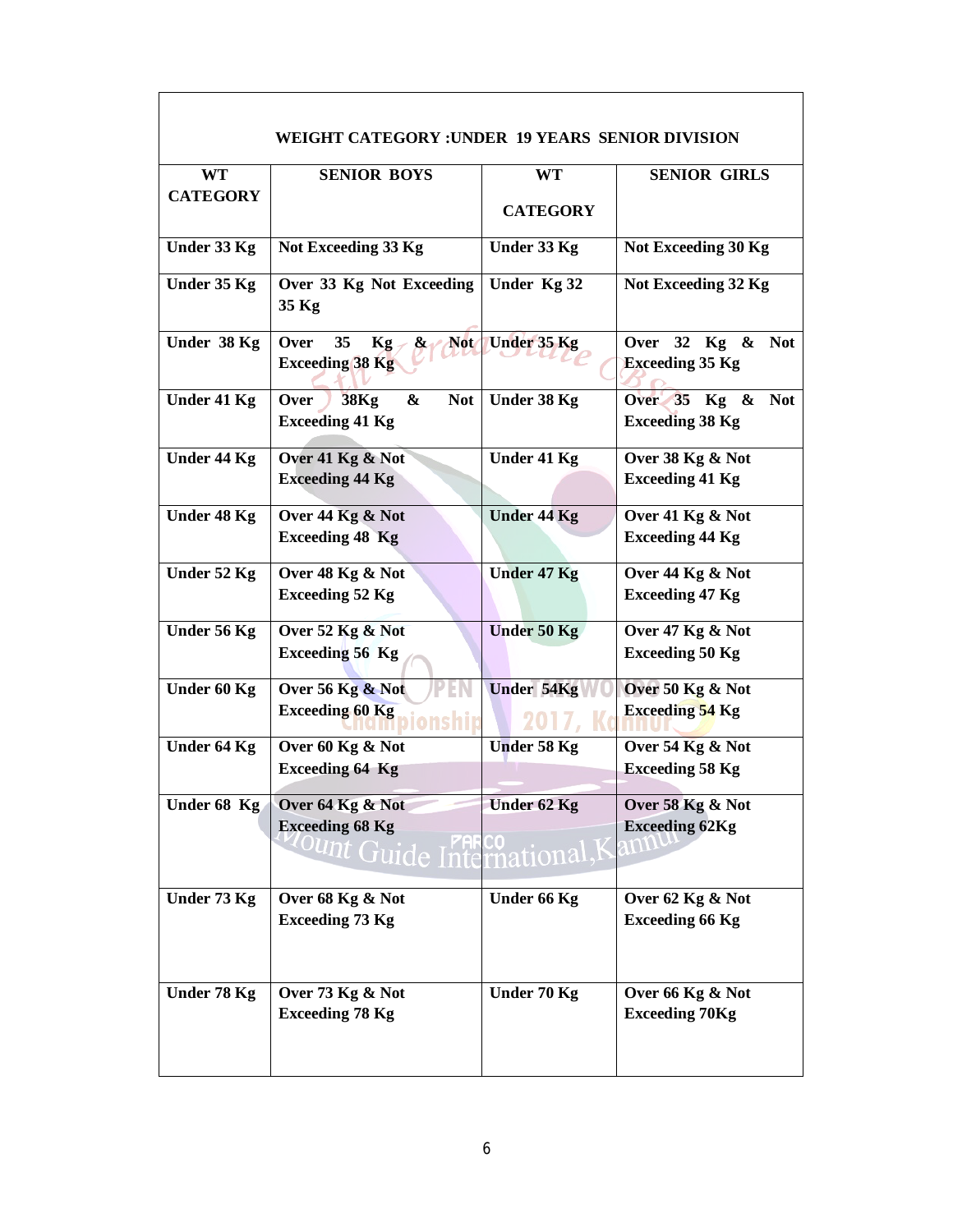| POOMSAE COMPETITION FORMAT                                                           |                                              |                                              |  |  |  |  |  |  |  |  |  |
|--------------------------------------------------------------------------------------|----------------------------------------------|----------------------------------------------|--|--|--|--|--|--|--|--|--|
| <b>DIVISION</b>                                                                      | 1 <sup>ST</sup> COMPULSORY<br><b>POOMSAE</b> | 2 <sup>nd</sup> COMPULSORY<br><b>POOMSAE</b> |  |  |  |  |  |  |  |  |  |
| <b>UNDER 10 YEAR (SubJunior-)</b><br><b>Individual, Pair, Group</b>                  | Taeguk-2 Jang                                | Taegeuk - 3&4 Jang                           |  |  |  |  |  |  |  |  |  |
| <b>UNDER 14 YEARS</b><br>Junior) Individual, Pair, Group                             | Taeguk-2,3,4 Jang                            | Taeguk-5,6 Jang                              |  |  |  |  |  |  |  |  |  |
| <b>UNDER 18 YEARS</b><br>(Senior-Colour Belt)<br><b>Individual, Pair, Group</b>      | Taeguk-2,3,4 Jang                            | Taeguk-5,6 Jang                              |  |  |  |  |  |  |  |  |  |
| <b>UNDER 18 YEARS</b><br><b>Senior-Black Belt)</b><br><b>Individual, Pair, Group</b> | Taeguk-4,5,6 Jang                            | Taeguk-7,8 Jang & Koryo                      |  |  |  |  |  |  |  |  |  |
|                                                                                      |                                              |                                              |  |  |  |  |  |  |  |  |  |

| <b>METHOD OF</b><br><b>COMPETITIONS</b><br>(Cut-off System) | PRELIMINARIES : Athletes will be requested to perform Two (02) of<br>1st Compulsory Poomsae in Preliminary Round. The top 50% of<br>participants will be qualified for the next round based on the Points<br>scored.<br>SEMI-FINALS: Top 50% of participants from Preliminary Round,<br>would be required to perform Two $(02)$ of the $2nd$ Compulsory Poomsae<br>pre-determined by the TAKE. The top Eight (8) of each category<br>(individuals, Pair & Team) will be selected according to the results of<br>their $2nd$ performance.<br>FINAL: The top eight (08) participants from Semi-Final Round, would<br>be required to perform other Two $(02)$ Poomsae from $2nd$ Compulsory<br>Poomsae and this Poomsae should not be performed during Semi-Finals.<br>If number of participants in a category is $20 \&$ more, competition will be<br>conducted in Preliminary, Semi-Final & Final.<br>If number of participants in a category are between $9 \& 19$ , directly they<br>have to perform in Semi-Final & Final.<br>If number of participants in a category are less than $8$ , directly they have<br>to perform in Final. |  |
|-------------------------------------------------------------|----------------------------------------------------------------------------------------------------------------------------------------------------------------------------------------------------------------------------------------------------------------------------------------------------------------------------------------------------------------------------------------------------------------------------------------------------------------------------------------------------------------------------------------------------------------------------------------------------------------------------------------------------------------------------------------------------------------------------------------------------------------------------------------------------------------------------------------------------------------------------------------------------------------------------------------------------------------------------------------------------------------------------------------------------------------------------------------------------------------------------------------|--|

#### **7. Protective Equipments:**

The organizers will provide chest Guard and Head Gear only. The contestants should wear their own WTF approved Groin Guard, Forearm Guard and Shin Guard compulsorily. " Guide International, P

#### **9. Appointment of Referees:-**

The required number of Inter National/ National/ State Referees will be appointed by TAKE. These Referees will be provided Boarding and Lodging during the Championships.

### **11. . Indemnities**

It shall be the responsibility of the respective School Principals to ensure that their contestants have validly completed the participation forms and have them signed by the parents/Guardian and contestants indemnifying the Organizers. The officials, organizer or other contestants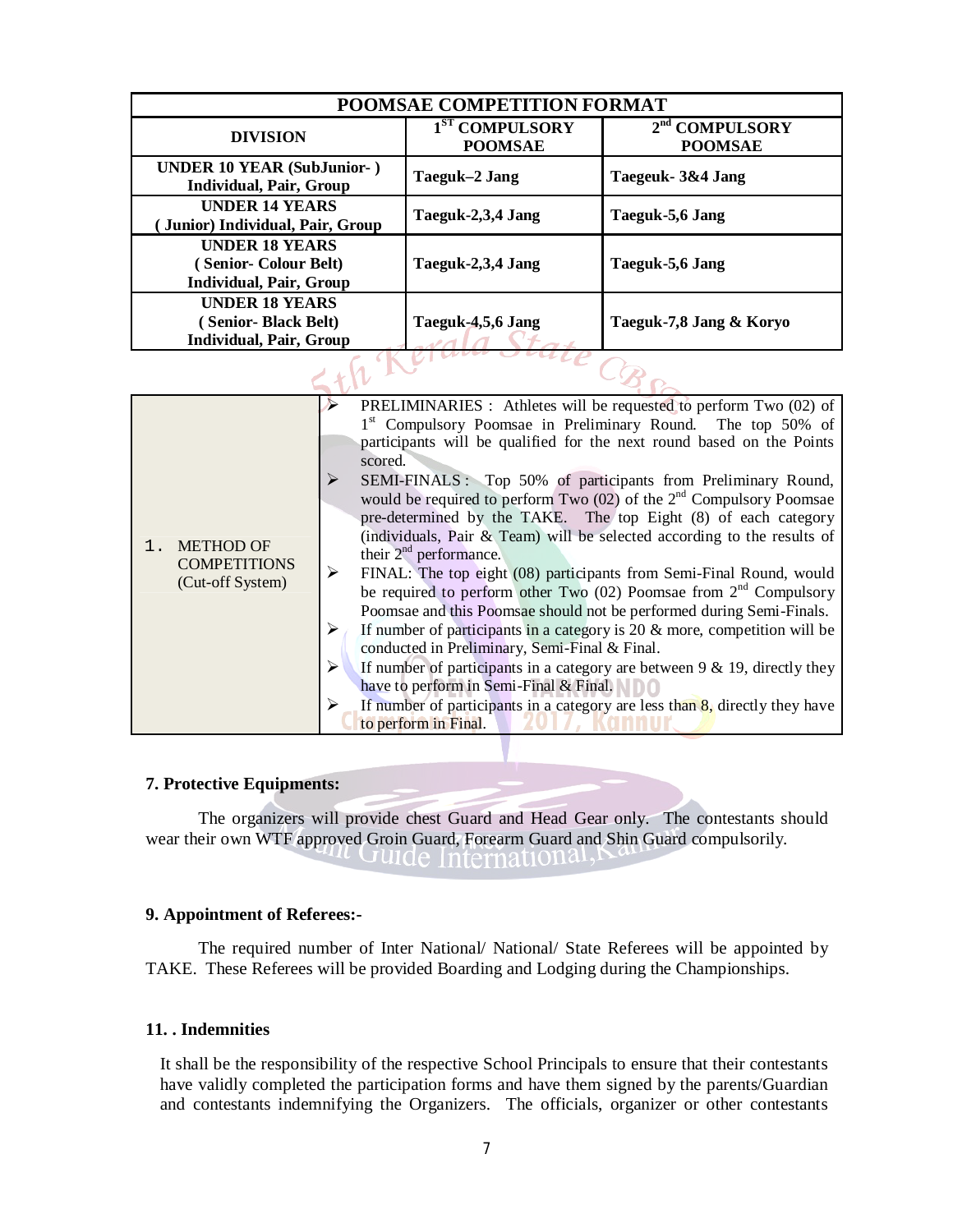fatal or losses otherwise arising in the course of participation in this championship or any activities there to.

**12. Awards**:- I st : Gold Medal

II<sup>nd</sup> Place : Silver Medal

III<sup>rd</sup> Place : Two Bronze Medals.

#### **Team Winners will be decided by the following pattern:**

- (A) Gold Medal will be Awarded :**05** Points
- (B) Silver Medal will be awarded : **03**. Points
- (C) Each Bronze Medal will be awarded : **01** Point Each.

#### **13. Medical Control**

Use of Drugs or Doping by any Chemical substances listed in the WTF Regulations for Doping Control are strictly prohibited.

CBSE

#### **14. Protest if Any**

In case, there is an objection towards a judgment, the concerned coach/Manager can submit a written complaint for along with prescribed Fee of Rs. 1000/- (Non Refundable) to the Board of Arbitration with in ten minutes after the pertinent contest. Deliberation will be done as per WTF Rules.

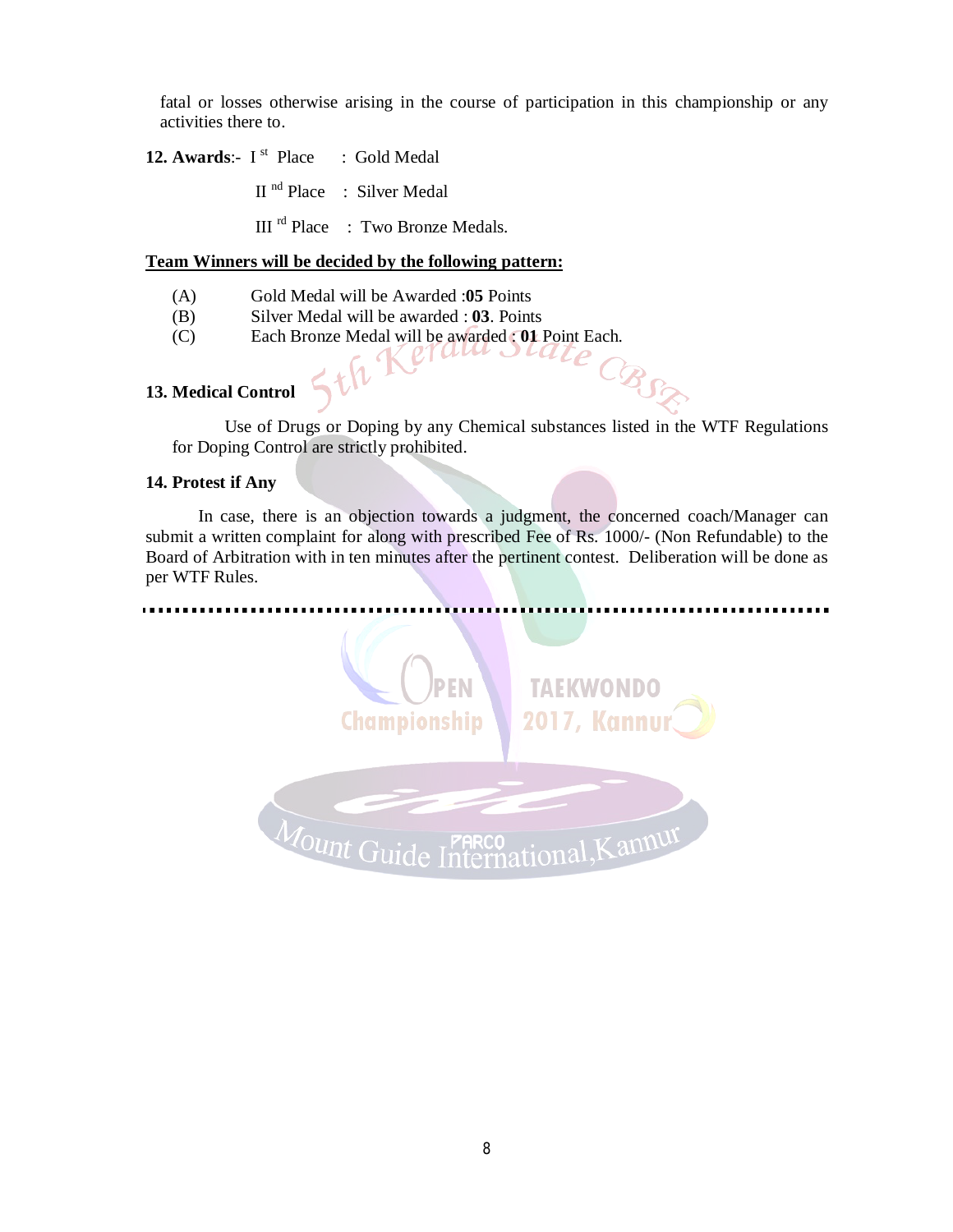**18 th to 19 th November 2017**

**Venue: Mount Guide International School Peringathur , Thalassery, Kannur**

|                                | 8 am to 10 am  | <b>Registration</b> , Weigh-in of Players in   |
|--------------------------------|----------------|------------------------------------------------|
| 18 <sup>th</sup> November 2017 |                | <b>Sub Junior Boys &amp; Girls and Junior</b>  |
|                                |                | <b>Girls categories, and Poomsae</b>           |
| <b>Saturday</b>                |                | Competition                                    |
|                                | 10 am to 8 pm  | <b>Matches- Boys and Girls Division</b>        |
|                                |                | Sub Junior Boys & Girls and Junior             |
|                                |                | <b>Girls</b>                                   |
|                                | $5 \text{ pm}$ | <b>Opening Ceremony</b>                        |
|                                |                |                                                |
| 19 <sup>th</sup> November 2017 | 8am to 10am    | <b>Weigh-in of Players in Junior Boys</b>      |
| <b>Sunday</b>                  |                | and Senior Boys & Girls categories.            |
|                                |                |                                                |
|                                | 10 am to 4pm   | <b>Matches-Boys and Girls Division</b>         |
|                                |                | <b>Junior Boys and Senior Boys &amp; Girls</b> |
|                                | 4pm            | <b>Closing Ceremony</b>                        |
|                                |                |                                                |
|                                |                |                                                |
|                                |                |                                                |

### **TIME TABLE**

*Above schedule* is *subject to change depending upon number of players.*<br>*CUICE* International, Kall *depending*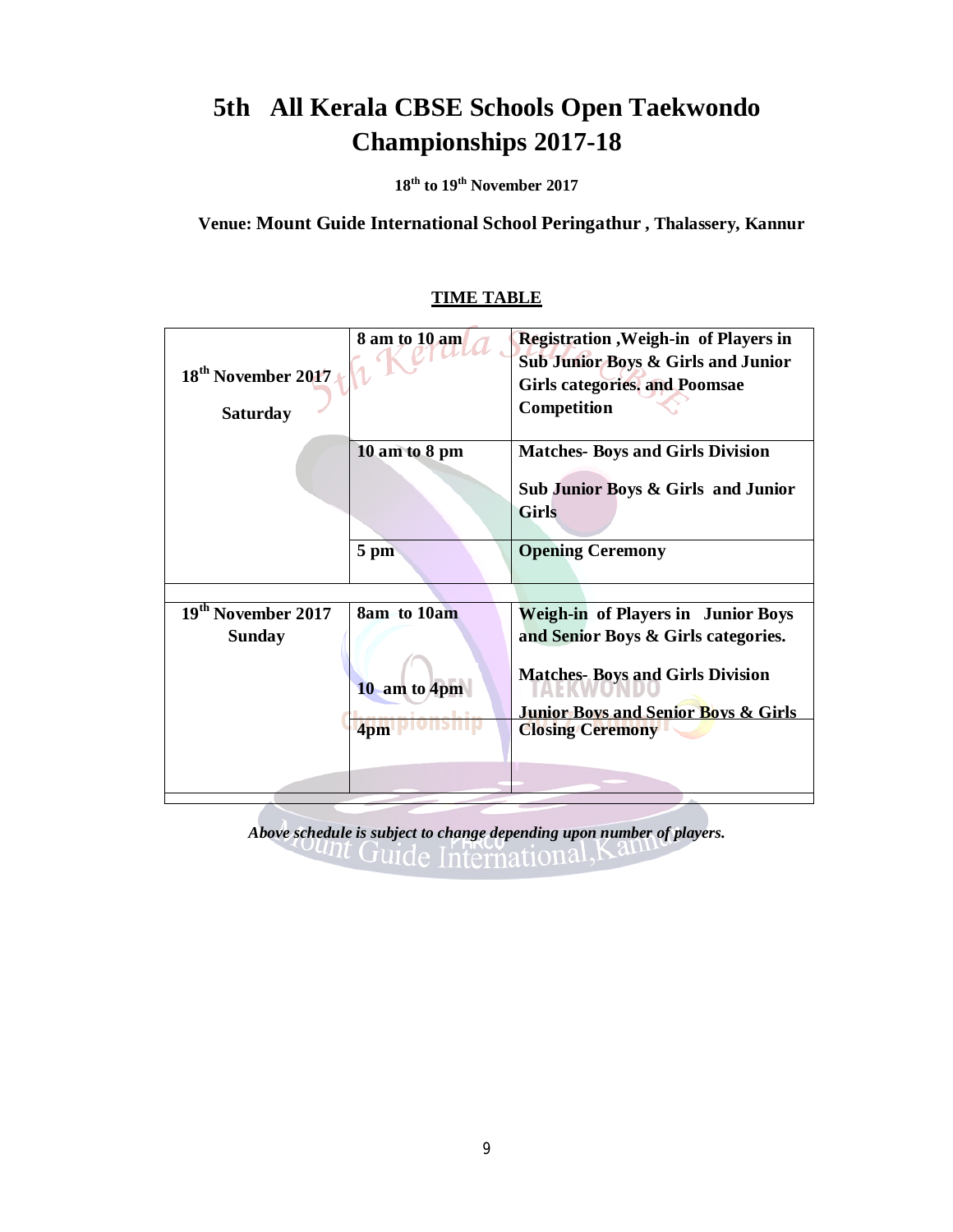**18 th to 19 th November 2017**

**Venue: Mount Guide International School Peringathur , Thalassery, Kannur**

*PROMOTED BY: TAEKWONDO ASSOCIATION OF KERALA ( TAKE ) ORGANISED BY:* **MOUNT GUIDE INTERNATIONAL SCHOOL PERINGATHUR,KANNUR**

### **INDIVIDUAL ENTRY FORM (Kyorugi)**

| <b>BOY</b>                            |                           | <b>DIVISION</b>                |     | <b>WEIGHT</b><br><b>CATEGORY</b> | Attach One                  |
|---------------------------------------|---------------------------|--------------------------------|-----|----------------------------------|-----------------------------|
| <b>GIRL</b>                           | SUB-JUNIOR                | Passport size<br>photos. Paste |     |                                  |                             |
| <b>NAME</b><br>(IN CAPITAL LETTER)    |                           |                                |     |                                  | one photo and<br>Attach one |
| DATE OF BIRTH                         |                           |                                | AGE | WEIGHT                           |                             |
|                                       | NAME OF<br>PARENT/GARDIAN |                                |     |                                  |                             |
| <b>ADDRESS</b>                        |                           |                                |     |                                  |                             |
|                                       | PHONE NO:                 |                                |     |                                  |                             |
| NAME OF SCHOOL AND<br><b>DISTRICT</b> |                           |                                |     |                                  |                             |
| NAME OF                               | <b>INSTRUCTOR</b>         | PEN                            |     | <b>TAEKWONDO</b>                 |                             |
| PRESENT BELT GRADE                    |                           | mpions                         |     | <b>TFIID NO: 400 UI</b>          |                             |

**DECLARATION**

I, the undersigned do hereby solemnly affirm, declare and confirm for myself, my heirs, executors & administrators that I indemnify the Promoters/Organizers/ Officials, Participants etc., holding myself personally responsible for all damages, injuries of accidents, claims, demands etc., waiving all prerogative rights, whatsoever related to the above set forth event.

| Signature of Parent/Guardian |  |  |  |
|------------------------------|--|--|--|
|------------------------------|--|--|--|

#### **Signature of Parent/Guardian Signature of Participant**

#### **Signature of principal**

| FOR OFFICE USE: |                                                                                    |  |
|-----------------|------------------------------------------------------------------------------------|--|
|                 | $2^{ND}$ CHANCE<br>$3^{RD}$ CHANCE<br>CHANCE<br>-81<br>SIGNATURE - TECH. OFFICIALS |  |
| WEIGHT          |                                                                                    |  |